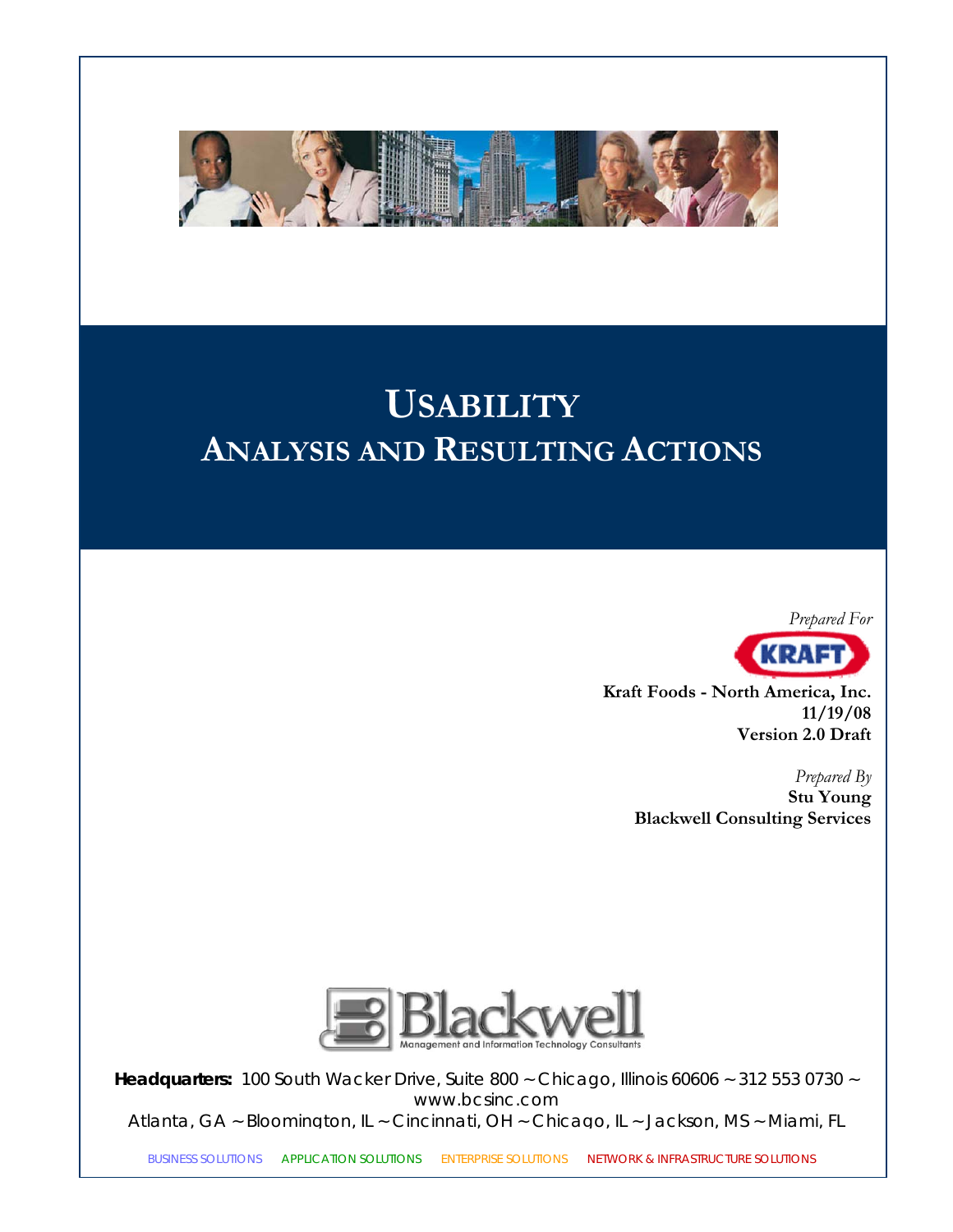## **TABLE OF CONTENTS**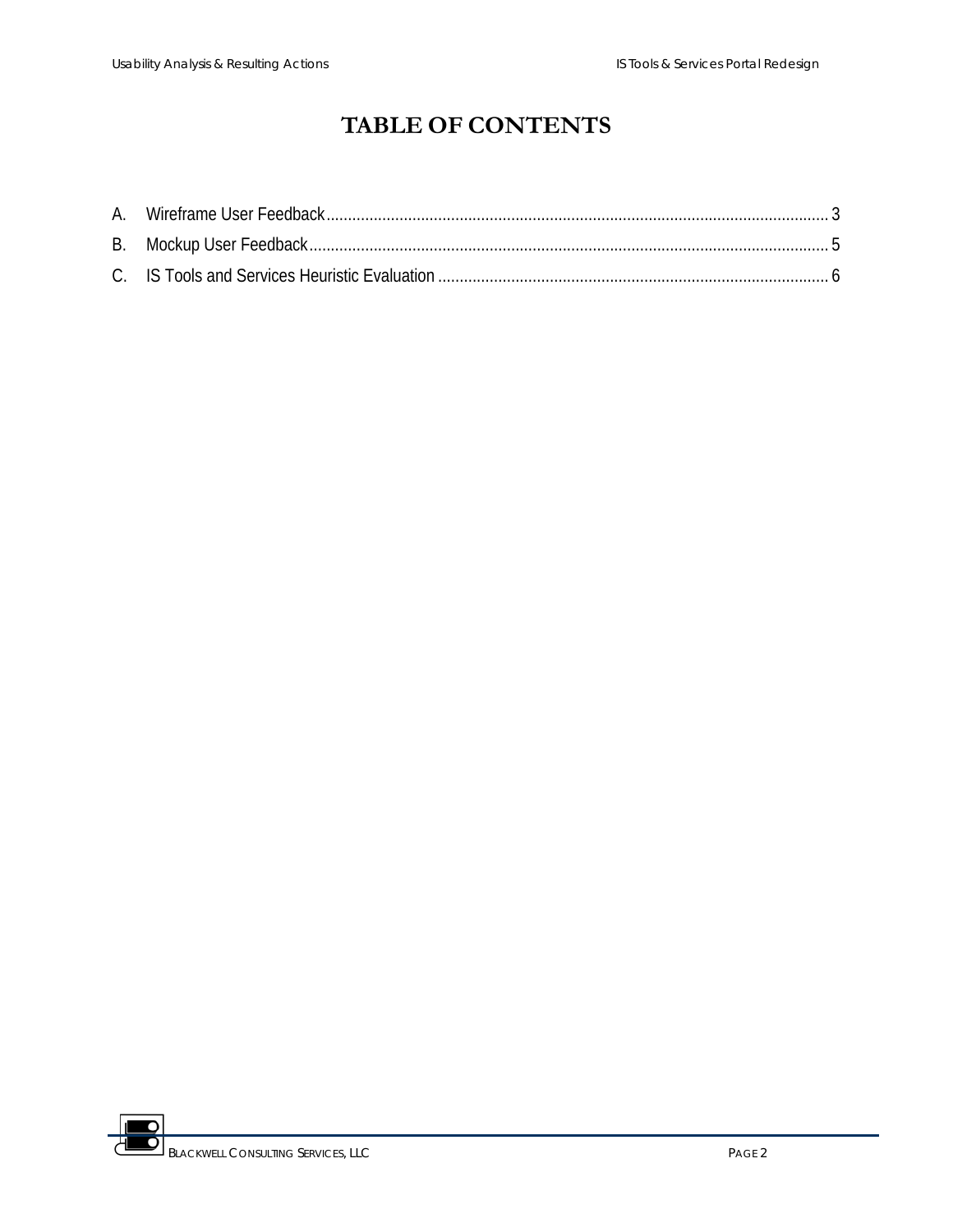#### <span id="page-2-0"></span>**A. Wireframe User Feedback**

Blackwell Consulting conducted usability testing sessions with five users throughout Kraft. Each of the five users were shown proposed IS Tools & Services wireframes and were each asked to complete 4 user scenarios, a common user testing procedure.

were male, and three were female. The IS Tools and Services proposed wireframes were reviewed to determine: All of the users worked in different departments within Kraft. One of the users was new to Kraft, two

- 1. If they currently used Centro
- 2. What users clicked on
- 3. Users homepage expectations homepage
- 4. Users Category page expectations
- 5. Users Sub Category page expectations
- 6. Users Product/Tool page expectations
- 7. How easily they could accomplish a series of tasks
- 8. Which of the two homepage design they preferred and why
- 9. If category and content naming was clear and properly labeled and organized

| # | <b>Results</b><br><b>Resulting actions</b><br><b>Key I tems</b><br><b>Tested</b>                                                                                                                                                                                   |                                                                                                                                                                                                                                                                                                                                                                                                                                                                                                                                                                                                                                                                                                                                                                                                                                              |                                                                                                                                                                                                                                                                                                                                                                                                                                                                                                                 |
|---|--------------------------------------------------------------------------------------------------------------------------------------------------------------------------------------------------------------------------------------------------------------------|----------------------------------------------------------------------------------------------------------------------------------------------------------------------------------------------------------------------------------------------------------------------------------------------------------------------------------------------------------------------------------------------------------------------------------------------------------------------------------------------------------------------------------------------------------------------------------------------------------------------------------------------------------------------------------------------------------------------------------------------------------------------------------------------------------------------------------------------|-----------------------------------------------------------------------------------------------------------------------------------------------------------------------------------------------------------------------------------------------------------------------------------------------------------------------------------------------------------------------------------------------------------------------------------------------------------------------------------------------------------------|
| 1 | Use of the<br>current Centro<br>Intranet site                                                                                                                                                                                                                      | 60% either did not know that Centro<br>$\bullet$<br>existed or had never heard of it<br>20% thought that Centro was the place<br>$\bullet$<br>to go to create team and intranet sites                                                                                                                                                                                                                                                                                                                                                                                                                                                                                                                                                                                                                                                        | n/a                                                                                                                                                                                                                                                                                                                                                                                                                                                                                                             |
| 2 | What users<br>clicked on                                                                                                                                                                                                                                           | Buying an iPhone - 40% of the users<br>$\bullet$<br>used the left navigation to navigate to<br>Phones<br>Getting assistance with regard to<br>$\bullet$<br>checking their email offsite 40% of<br>the users used the left navigation to<br>click on a main section such as "Phones"                                                                                                                                                                                                                                                                                                                                                                                                                                                                                                                                                          | Place more emphasis on the main<br>$\bullet$<br>content area of the page                                                                                                                                                                                                                                                                                                                                                                                                                                        |
| 3 | Homepage<br>expectations<br>Homepage<br>$\bullet$<br>version $#1$<br>shows less<br>info and is<br>grouped by<br>tabs<br>Homepage<br>$\bullet$<br>version $#2$<br>shows both<br>the "working<br>from" section<br>as well as<br>the tools and<br>services<br>content | 60% of the users clicked on<br>$\bullet$<br>"Connectivity" to help them find how to<br>solve their email issue and therefore did<br>not find that terminology confusing<br>40% mentioned their concern over the<br>$\bullet$<br>fold<br>40% said they would not think to come<br>$\bullet$<br>to this site to buy an iPhone<br>40% said you would come to IS Tools &<br>$\bullet$<br>Services for help or assistance<br>40% felt the word "Help" would make<br>$\bullet$<br>the Tools section more clear<br>20% suggested Sub categories<br>$\bullet$<br>potentially become "Top 5 how do I"<br>and each of the "How do I's<br>in order by how common it is and not<br>Alphabetically<br>20% loved the "How do I<br>٠<br>20% say the Spotlight section should be<br>$\bullet$<br>demoted because they felt it would not<br>be updated enough | Added the word "help" to the tools<br>$\bullet$<br>and services guide<br>Left the verbiage "Connectivity"<br>$\bullet$<br>since users understood it<br>Kept the "How do I" section and<br>$\bullet$<br>consistently placed it across all areas<br>of the site<br>Moved the Spotlight section from the<br>$\bullet$<br>top of the page to the news section<br>so that it takes up far less room and<br>allows the focus of the site to be the<br>content users are coming to the site<br>to see - the Help Guide |
| 4 | Category Level<br>(phones,<br>software, and<br>security)<br>expectations                                                                                                                                                                                           | 60% indicated smart phone belong<br>$\bullet$<br>under cell phones<br>40% said replace the word "related' with<br>$\bullet$<br>the specific name of the product or tool<br>20% would only like to see Blogs at this<br>$\bullet$<br>level if it listed the Top 5 blogs specific<br>to products or tools such as Excel,<br>Power Point, and Word level                                                                                                                                                                                                                                                                                                                                                                                                                                                                                        | Suggest moving smart phones into<br>$\bullet$<br>the cell phones section since a smart<br>phone is a type of cell phone                                                                                                                                                                                                                                                                                                                                                                                         |

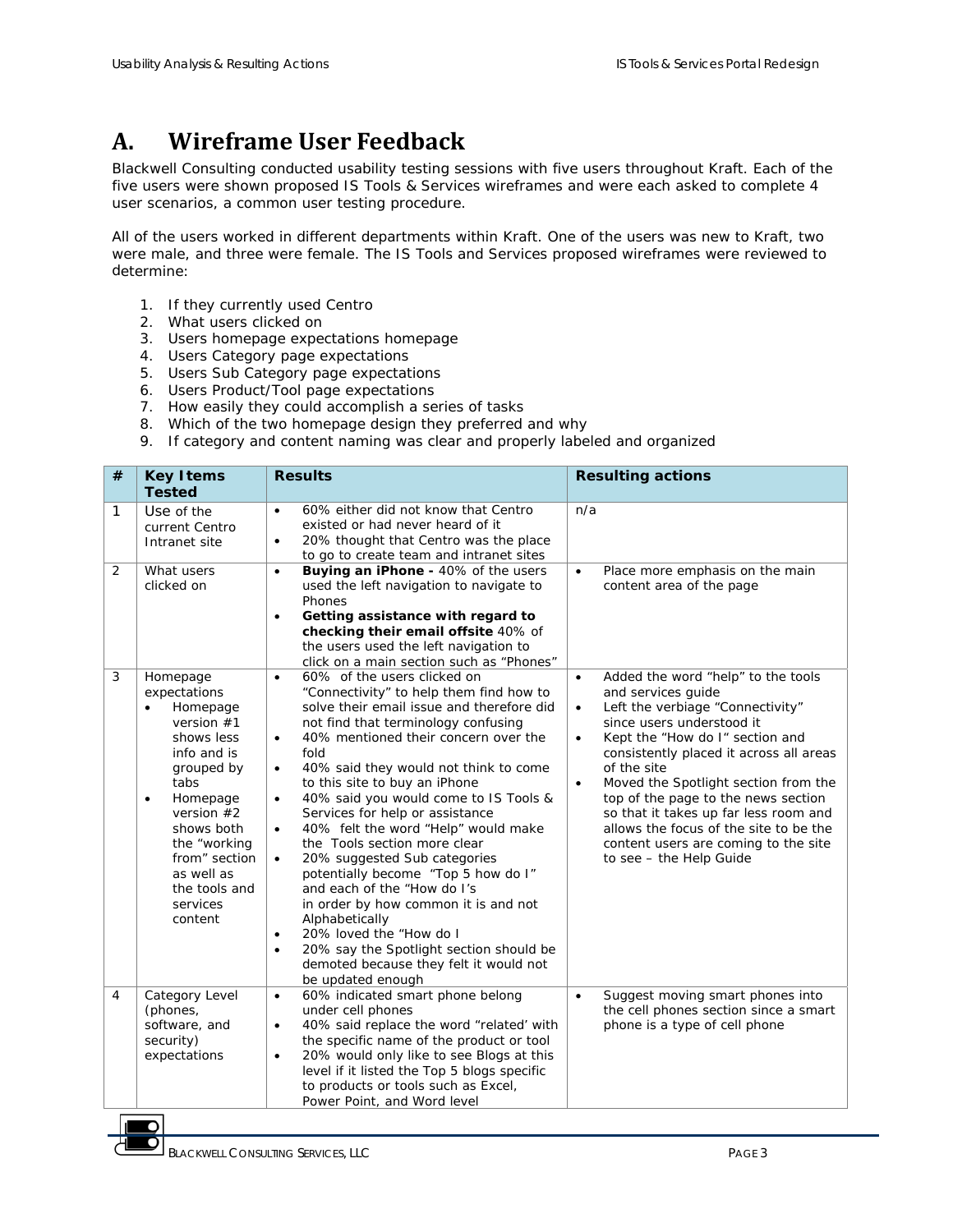|                |                                                                                            | 20% said blogs are not helpful at the<br>$\bullet$<br>second level and they belong at the<br>product level                                                                                                                                                                                                                                                                                                                                                                                                                       |                                                                                                                                                                                                                                                                                                                                                                                                                                            |
|----------------|--------------------------------------------------------------------------------------------|----------------------------------------------------------------------------------------------------------------------------------------------------------------------------------------------------------------------------------------------------------------------------------------------------------------------------------------------------------------------------------------------------------------------------------------------------------------------------------------------------------------------------------|--------------------------------------------------------------------------------------------------------------------------------------------------------------------------------------------------------------------------------------------------------------------------------------------------------------------------------------------------------------------------------------------------------------------------------------------|
| 5              | Sub category<br>Level (smart<br>phone, office<br>phone, and cell<br>phone)<br>expectations | 40% said replace the word "related"<br>$\bullet$<br>with the actual product or tool name<br>within the blog and discussion board<br>sections<br>20% found value in adding the top tasks<br>$\bullet$<br>in the right column on the Smart Phone<br>page.                                                                                                                                                                                                                                                                          | Suggest replacing the word "related"<br>$\bullet$<br>with the name of the actual<br>product/tool in the blogs/discussion<br>boards                                                                                                                                                                                                                                                                                                         |
| 6              | Product/Tool<br>Level (iPhone,<br>iPass, Excel,<br>Word)<br>expectations                   | 80% liked or loved the blogs/discussion<br>$\bullet$<br>boards, wikis, etc. at this level<br>60% liked this page and that it had<br>$\bullet$<br>everything it needed<br>20% wanted to know what the product<br>$\bullet$<br>deal was and where to purchase it<br>20% did not initially see the right<br>$\bullet$<br>column<br>20% wanted product specifications<br>$\bullet$<br>20% said would not look in the tabs for<br>$\bullet$<br>purchases info<br>20% would like to see the policy under<br>$\bullet$<br>related facts | Suggest placing blogs at both the<br>$\bullet$<br>smart phone (3rd level) and the<br>product level (4th level)<br>Believe that blogs are created and<br>$\bullet$<br>maintained by passionate users and<br>not by content managers therefore<br>will work on Product level<br>Potentially add product specs<br>$\bullet$<br>Potentially add product policy<br>$\bullet$                                                                    |
| $\overline{7}$ | How easily they<br>could accomplish<br>a series of tasks                                   | 100% of the users believed the process<br>$\bullet$<br>of buying an iPhone was simple<br>100% were easily able to figure out how<br>$\bullet$<br>to check their email                                                                                                                                                                                                                                                                                                                                                            | No changes were needed<br>$\bullet$                                                                                                                                                                                                                                                                                                                                                                                                        |
| 8              | Which of the two<br>homepage<br>designs they<br>preferred and<br>why                       | 100% of the users preferred version #2<br>$\bullet$<br>since the main reason they would come<br>to this site is to find help info on<br>products or services. The felt as if #2 is<br>more straight foreword                                                                                                                                                                                                                                                                                                                     | Utilized the feedback to begin the<br>$\bullet$<br>design based on homepage<br>wireframe option $#2$                                                                                                                                                                                                                                                                                                                                       |
| 9              | Category and<br>content naming<br>was clear and<br>appropriately<br>grouped                | The high level category labels were<br>$\bullet$<br>effective (Software, Hardware,<br>Connectivity, Phones, and Security)<br>60% thought the name "Tool" made<br>$\bullet$<br>sense<br>40% did not care for wording "by<br>$\bullet$<br>working situation<br>20% thought the wording "by working<br>$\bullet$<br>situation" did not mean anything, but<br>figured out what it meant                                                                                                                                              | Regrouped high level categories into:<br>$\bullet$<br>a) Help by Product or Tool<br>b) Help by Services<br>c) Help when I work from<br>which makes more sense since the<br>site is IS Tools and Services and<br>previously there was no explanation<br>of what constituted either a tool or a<br>service<br>Changed "by tool" to "help by<br>$\bullet$<br>product or tool"<br>Changed "by working situation" to<br>"help when I work from" |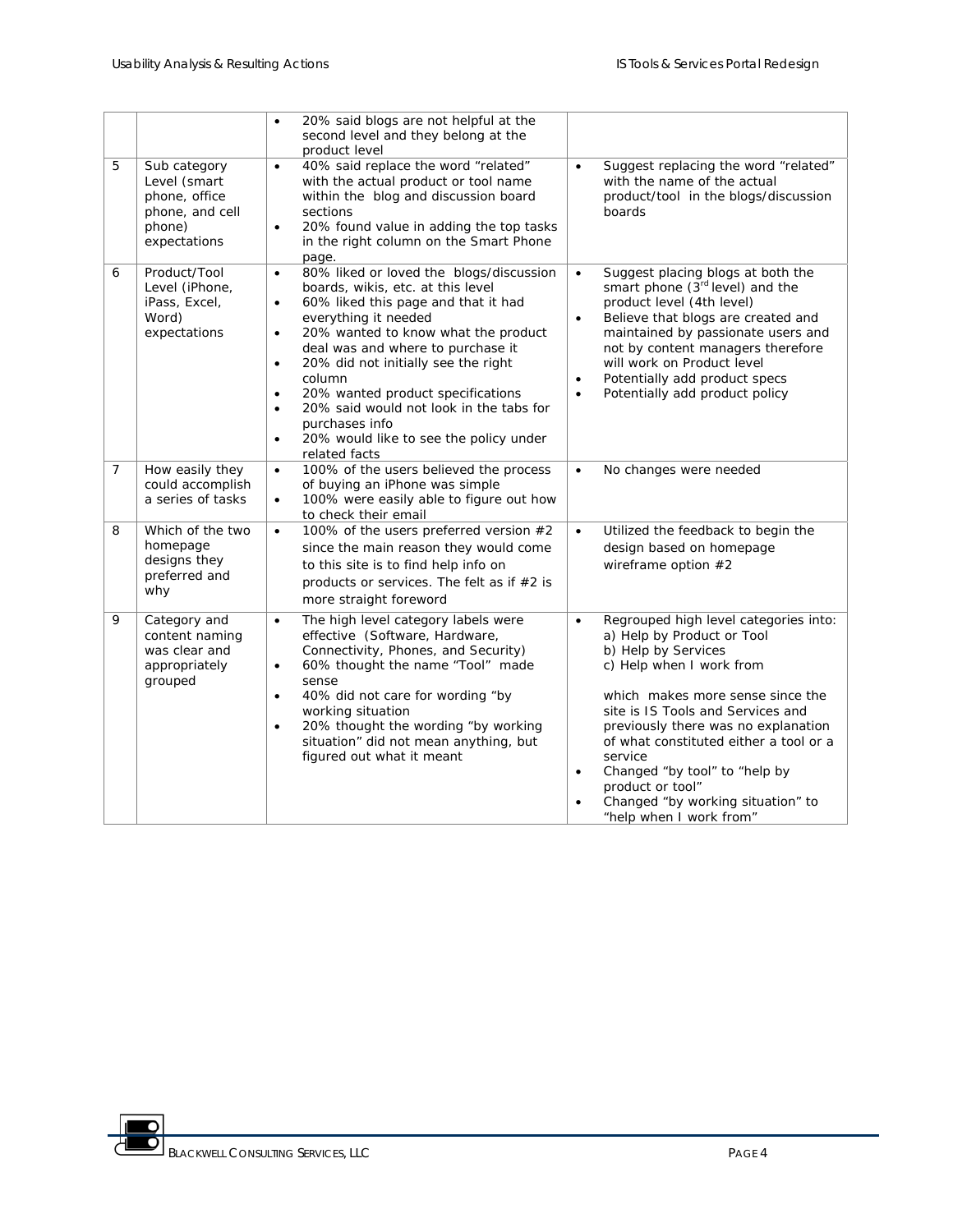# <span id="page-4-0"></span>**B. Mockup User Feedback**

| # | <b>Recommendations</b>                                                                           | <b>Usability</b><br><b>I</b> mpact | <b>Actions</b>                                                                                                                                                                                                                                                                                                                                                                                                                                                               |
|---|--------------------------------------------------------------------------------------------------|------------------------------------|------------------------------------------------------------------------------------------------------------------------------------------------------------------------------------------------------------------------------------------------------------------------------------------------------------------------------------------------------------------------------------------------------------------------------------------------------------------------------|
| 1 | The relative importance of<br>information on the home page<br>was not evident.                   | high                               | Used color to draw the users eyes the help section first<br>$\bullet$                                                                                                                                                                                                                                                                                                                                                                                                        |
| 2 | The broad purpose of the site is<br>not explained                                                | high                               | Attempted to make the purpose of the site more clear<br>$\bullet$<br>by removing the site title and tagline from the<br>spotlight section and placing it at the top of the page in<br>the same location as all other page sections<br>Temporarily created a site tagline, but feel that should<br>$\bullet$<br>really come from Kraft                                                                                                                                        |
| 3 | More interactivity would be<br>helpful                                                           | Low                                | Did not address this since I believe the help guide<br>$\bullet$<br>should be sufficient for the user to find what they<br>need<br>Regarding the "Questions and Answer" interactive<br>$\bullet$<br>section, this was not in scope, nor was it in the initial<br>content or requests                                                                                                                                                                                         |
| 4 | Some terminology / functionality<br>is confusing.                                                | medium                             | Suggest moving "smart phones" into the cell phone<br>$\bullet$<br>category since a smart phone is a cell phone<br>Changed "We are here for you" to "The IS Team<br>$\bullet$<br>is here for you :)"<br>"Working from" was changed to "Help when I work<br>$\bullet$<br>from"<br>Changes "Send comments or suggestions" to "Send IS<br>$\bullet$<br>comments or suggestions"<br>Note:<br>Kraft will need to decide who will be responding to<br>these comments of suggestions |
| 5 | Users felt that 3 of the icons                                                                   | low                                | Replaced home photo with a photo of a woman<br>$\bullet$                                                                                                                                                                                                                                                                                                                                                                                                                     |
|   | should more closely resemble<br>what they represent                                              |                                    | working on her laptop<br>Changed office photo to a man working in an office<br>$\bullet$                                                                                                                                                                                                                                                                                                                                                                                     |
| 6 | Users noted that Kraft's diversity<br>is not represented in the images<br>on the proposed design | low                                | It should be noted that many of the images will change<br>$\bullet$<br>as the site grows. The management team will change<br>once the real photo is placed into the design. Also<br>some of the new icon photos include more females and<br>minorities                                                                                                                                                                                                                       |